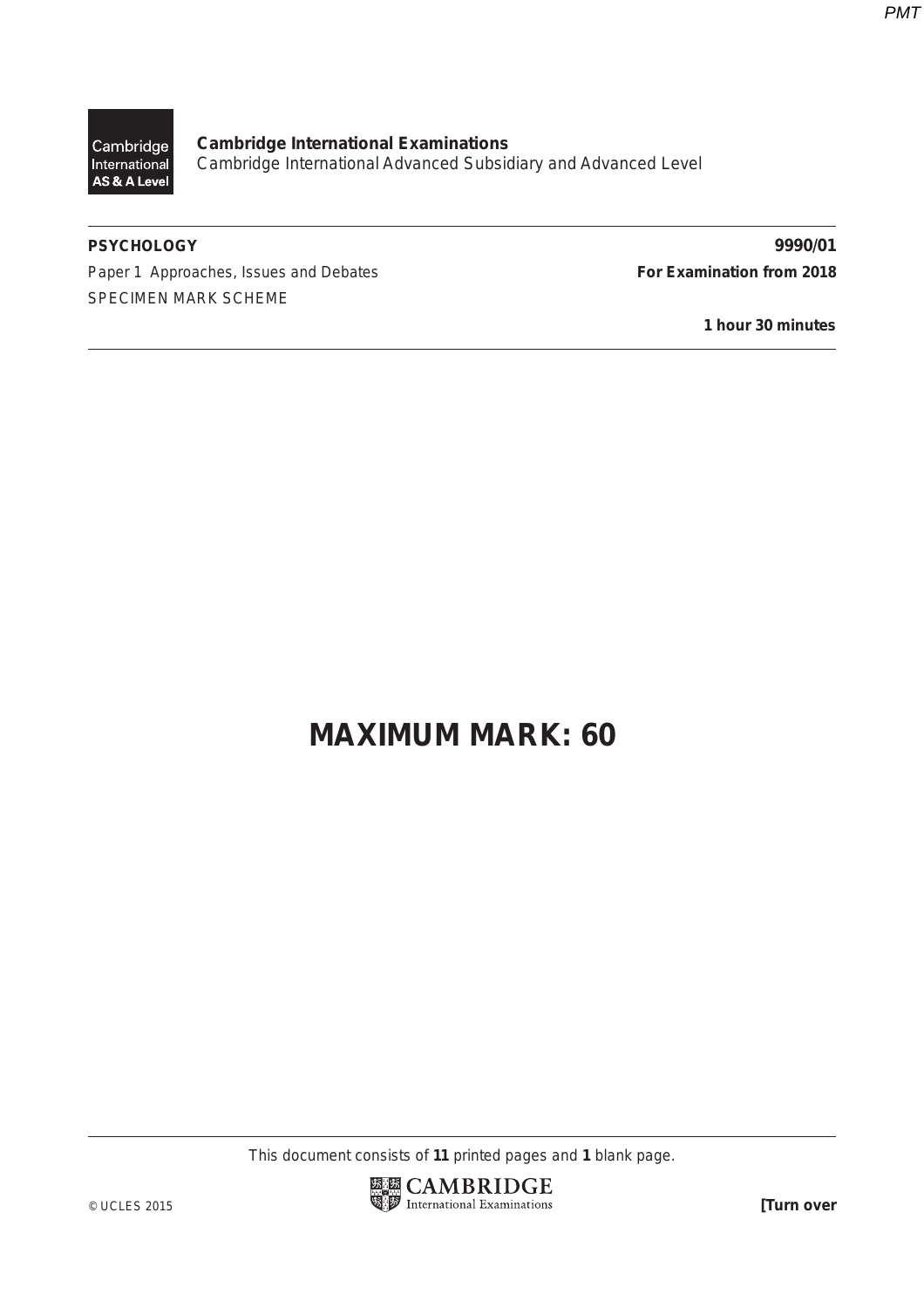| For Examination |           |
|-----------------|-----------|
|                 | from 2018 |

| <b>Question</b> | <b>Answer</b>                                                                                                                                                                  | <b>Marks</b> |
|-----------------|--------------------------------------------------------------------------------------------------------------------------------------------------------------------------------|--------------|
| 1               | State one aim from the study by Dement and Kleitman (sleep and<br>dreams).                                                                                                     |              |
|                 | Award 1 mark for stating an aim.                                                                                                                                               |              |
|                 | to investigate the relationship between eye movements and dreaming (1)<br>$\bullet$<br>to see if more dreaming happens during REM sleep than non-REM sleep<br>$\bullet$<br>(1) |              |
|                 | to investigate whether there is a link between the length of time in REM<br>$\bullet$<br>sleep and the length of dreaming (1)                                                  |              |
|                 | to see if there is a relationship between the pattern of REM observed in<br>$\bullet$<br>sleep and the content of the dream discussed when awake. (1)                          |              |
|                 | Other appropriate responses should also be credited.                                                                                                                           |              |

| <b>Question</b> | <b>Answer</b>                                                                                                     | <b>Marks</b> |
|-----------------|-------------------------------------------------------------------------------------------------------------------|--------------|
| $\overline{2}$  | Identify which one of the following statements is not true of Dement and<br>Kleitman's observations of REM sleep. |              |
|                 | Award 1 mark for the correct statement:                                                                           |              |
|                 | Eye movements are more frequent in dreams about distant objects.                                                  |              |

| Question | <b>Answer</b>                                                                                                                                                                                                                                                                                                                                               | <b>Marks</b> |
|----------|-------------------------------------------------------------------------------------------------------------------------------------------------------------------------------------------------------------------------------------------------------------------------------------------------------------------------------------------------------------|--------------|
| 3(a)     | From the study by Laney et al. (false memory):                                                                                                                                                                                                                                                                                                              | $\mathbf{2}$ |
|          | Explain why the study was carried out.                                                                                                                                                                                                                                                                                                                      |              |
|          | Award 1 mark for partial explanation.<br>Award 2 marks for full explanation.                                                                                                                                                                                                                                                                                |              |
|          | To test whether positive false memories could be implanted (for a food)<br>$\bullet$<br>(1) and whether this would lead to increased liking (for the food). (1)<br>To find out whether people could be led to believe that they liked<br>asparagus when they were young (1) and if that made them give a higher<br>rating to a photograph of asparagus. (1) |              |
|          | Other appropriate responses should also be credited.                                                                                                                                                                                                                                                                                                        |              |
| 3(b)     | Describe what the participants were told about the purpose of the study<br>before it began.                                                                                                                                                                                                                                                                 | $\mathbf{2}$ |
|          | Award 1 mark for each piece of information.                                                                                                                                                                                                                                                                                                                 |              |
|          | What tasks they would be doing e.g. filling out questionnaires/doing tests<br>$\bullet$<br>on food preferences. (1)<br>That it was a study about (the relationship between) food preferences<br>$\bullet$<br>and personality. (1)                                                                                                                           |              |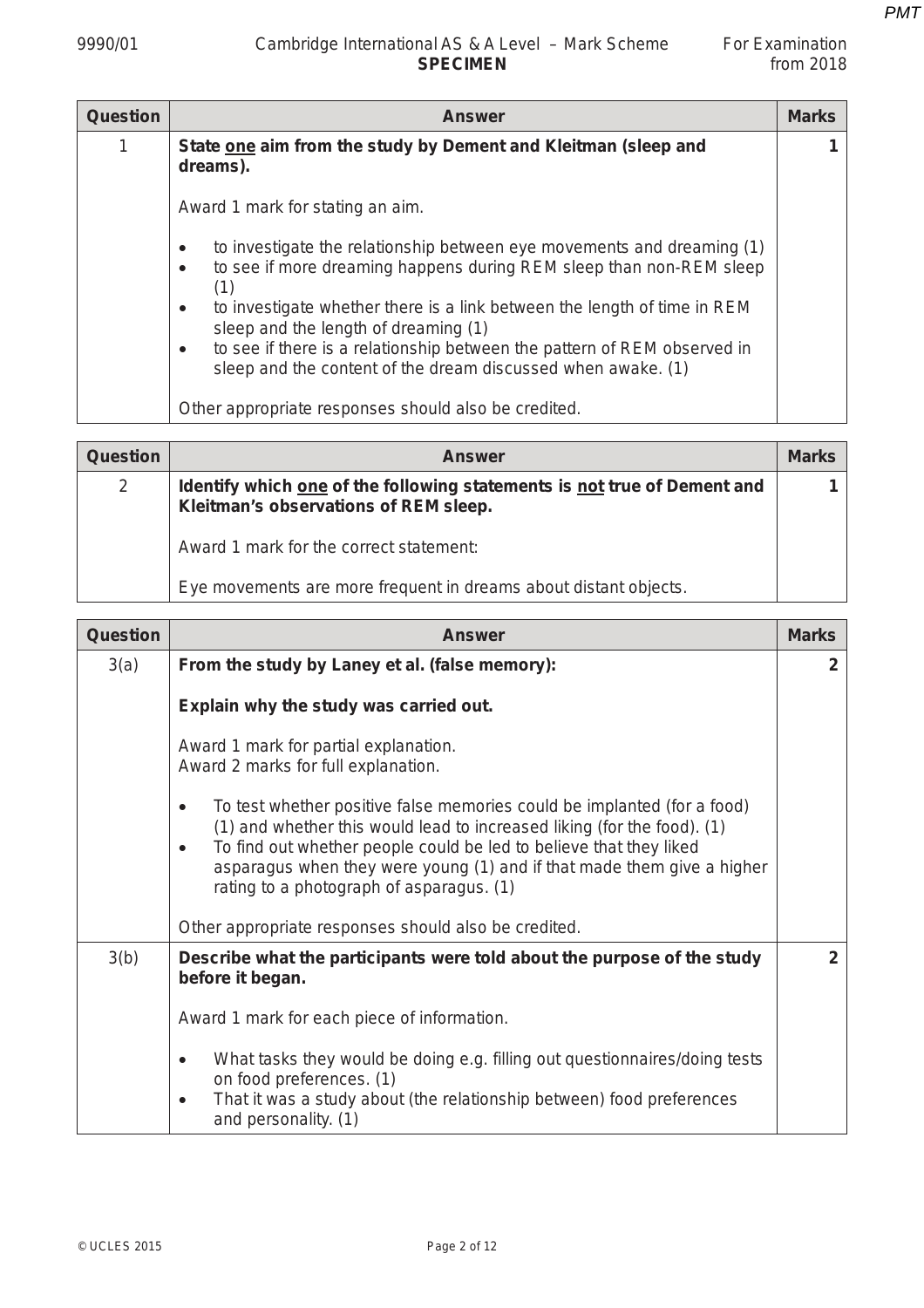## 9990/01 Cambridge International AS & A Level – Mark Scheme For Examination<br>from 2018 **SPECIMEN**

| <b>Question</b> | <b>Answer</b>                                                                                                                                                                                                                                                                                                                                                                                                                                                                                                                                                                                                                                                                                                                                                                                                                                                  | <b>Marks</b> |
|-----------------|----------------------------------------------------------------------------------------------------------------------------------------------------------------------------------------------------------------------------------------------------------------------------------------------------------------------------------------------------------------------------------------------------------------------------------------------------------------------------------------------------------------------------------------------------------------------------------------------------------------------------------------------------------------------------------------------------------------------------------------------------------------------------------------------------------------------------------------------------------------|--------------|
| 3(c)            | Explain why the participants were not told that the study was about<br>false memories when they arrived at the laboratory.                                                                                                                                                                                                                                                                                                                                                                                                                                                                                                                                                                                                                                                                                                                                     | 3            |
|                 | Award 1 mark for each of the following:<br>for identifying the potential influence of demand characteristics<br>for outlining/defining what demand characteristics are (can be implicit in<br>$\bullet$<br>the answer)<br>for stating how this may affect the behaviour of the participant.<br>٠<br>For example:<br>it was used to avoid (the influence of) demand characteristics (1)<br>this is when some feature of a study informs the participants about the<br>$\bullet$<br>real purpose of the study/because the participants' 'memories' could be<br>affected by knowing the aim (1)<br>therefore, this influences the participants' behaviour during the study<br>$\bullet$<br>independent of any experimental manipulation (reducing validity)/so the<br>participants may try harder to recall the 'real' memories than the 'false'<br>memories. (1) |              |
|                 | Other appropriate responses should also be credited.                                                                                                                                                                                                                                                                                                                                                                                                                                                                                                                                                                                                                                                                                                                                                                                                           |              |

| <b>Question</b> | <b>Answer</b>                                                                                                                                                                                                                                                                                                                                               | <b>Marks</b> |
|-----------------|-------------------------------------------------------------------------------------------------------------------------------------------------------------------------------------------------------------------------------------------------------------------------------------------------------------------------------------------------------------|--------------|
| 4(a)            | The study by Baron-Cohen et al. (eyes test) used adult participants,<br>although similar studies have used children.                                                                                                                                                                                                                                        | $\mathbf{2}$ |
|                 | Describe one methodological problem that could arise if child<br>participants were used in this study.                                                                                                                                                                                                                                                      |              |
|                 | Award 1 mark for identifying a problem.<br>Award 1 mark for why this is a problem and/or consequences for the results.                                                                                                                                                                                                                                      |              |
|                 | For example:<br>children might not understand the words (1) so they wouldn't be able to<br>choose words correctly for the emotions, even if they had a glossary (this<br>might not help $(1)$<br>so the results would be invalid (1) because the children might understand<br>٠<br>the emotions, just not be able to choose the words to describe them. (1) |              |
|                 | Other appropriate responses should also be credited.                                                                                                                                                                                                                                                                                                        |              |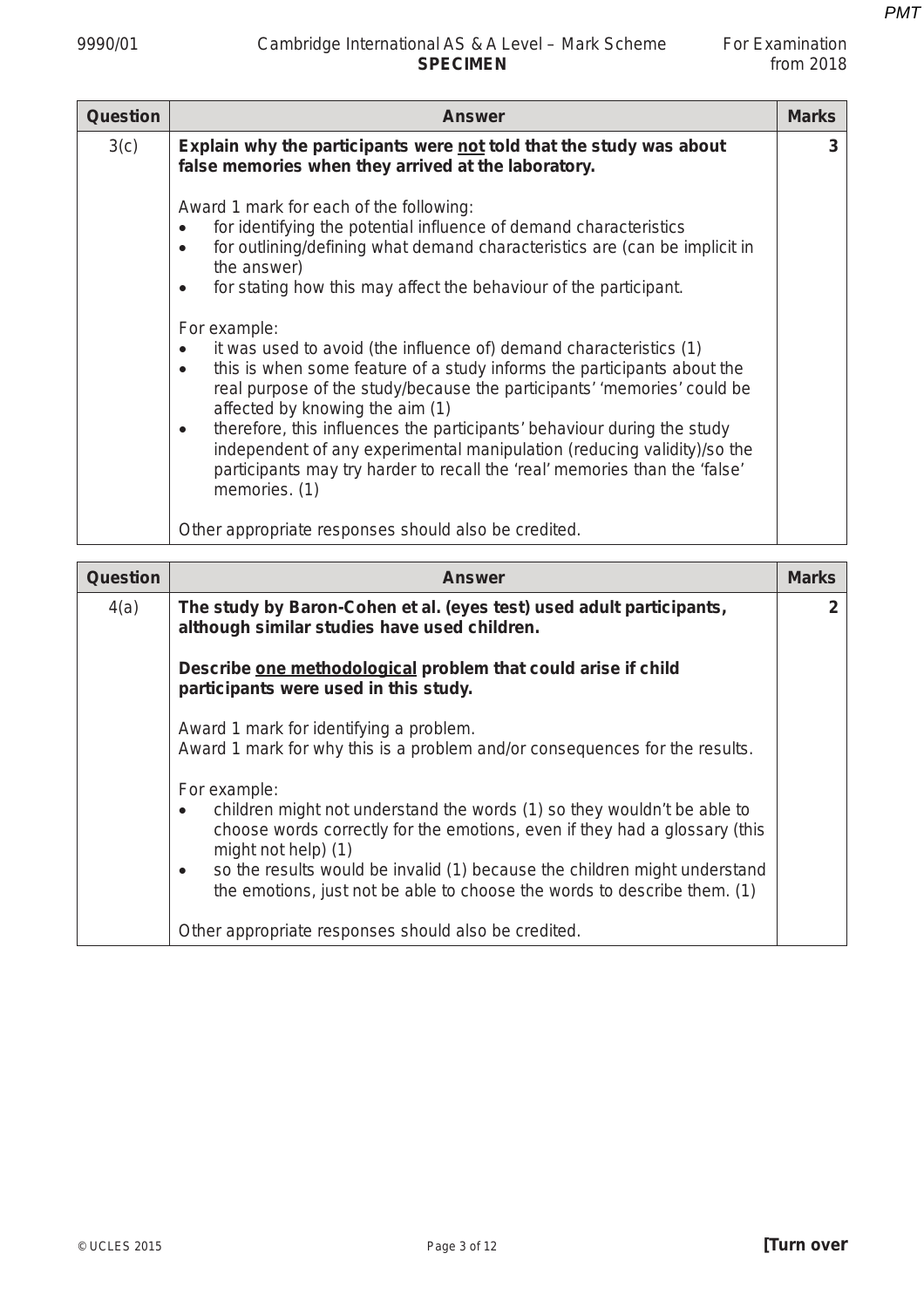$\overline{\phantom{a}}$ 

| <b>Question</b> | <b>Answer</b>                                                                                                                                                                                                                                                                                                                                                                                                                    | <b>Marks</b>   |
|-----------------|----------------------------------------------------------------------------------------------------------------------------------------------------------------------------------------------------------------------------------------------------------------------------------------------------------------------------------------------------------------------------------------------------------------------------------|----------------|
| 4(b)            | Explain one useful application of the findings, if child participants were<br>used in this study.                                                                                                                                                                                                                                                                                                                                | $\overline{2}$ |
|                 | Award 1 mark for identifying a suitable application.<br>Award 1 mark for explaining this application.                                                                                                                                                                                                                                                                                                                            |                |
|                 | Explanation can include either how it could be applied or why it would be<br>useful. Candidates may also recognise problems with their suggested<br>application.                                                                                                                                                                                                                                                                 |                |
|                 | For example:<br>eyes test could be used to detect autism in early childhood (1) because<br>this may enable early treatment/therapy/to help parents, although it is not<br>intended as a diagnostic tool (so this might not work) (1)<br>the Autism Spectrum Quotient could be developed to ask child-friendly<br>٠<br>questions to detect autism early (1) so this would enable early treatment/<br>therapy/to help parents. (1) |                |
|                 | Other appropriate responses should also be credited.                                                                                                                                                                                                                                                                                                                                                                             |                |

| Question | <b>Answer</b>                                                                                                                                                                                                                                                                                                                                                                                                                             | <b>Marks</b> |
|----------|-------------------------------------------------------------------------------------------------------------------------------------------------------------------------------------------------------------------------------------------------------------------------------------------------------------------------------------------------------------------------------------------------------------------------------------------|--------------|
| 5(a)     | Describe the conclusions from the study by Bandura et al. (aggression).                                                                                                                                                                                                                                                                                                                                                                   | 3            |
|          | Award 1 mark for each correct answer up to a maximum of 3.                                                                                                                                                                                                                                                                                                                                                                                |              |
|          | <b>Three</b> from:<br>watching a model can produce aggression in the observer<br>boys are more likely to copy same gender models<br>$\bullet$<br>boys are more likely to copy physically aggressive behaviour than girls<br>girls are slightly more likely to copy verbally aggressive behaviour than<br>$\bullet$<br>boys<br>aggression from male models is more likely to be copied than aggression<br>$\bullet$<br>from female models. |              |
|          | Other appropriate responses, including elaboration, should also be credited.                                                                                                                                                                                                                                                                                                                                                              |              |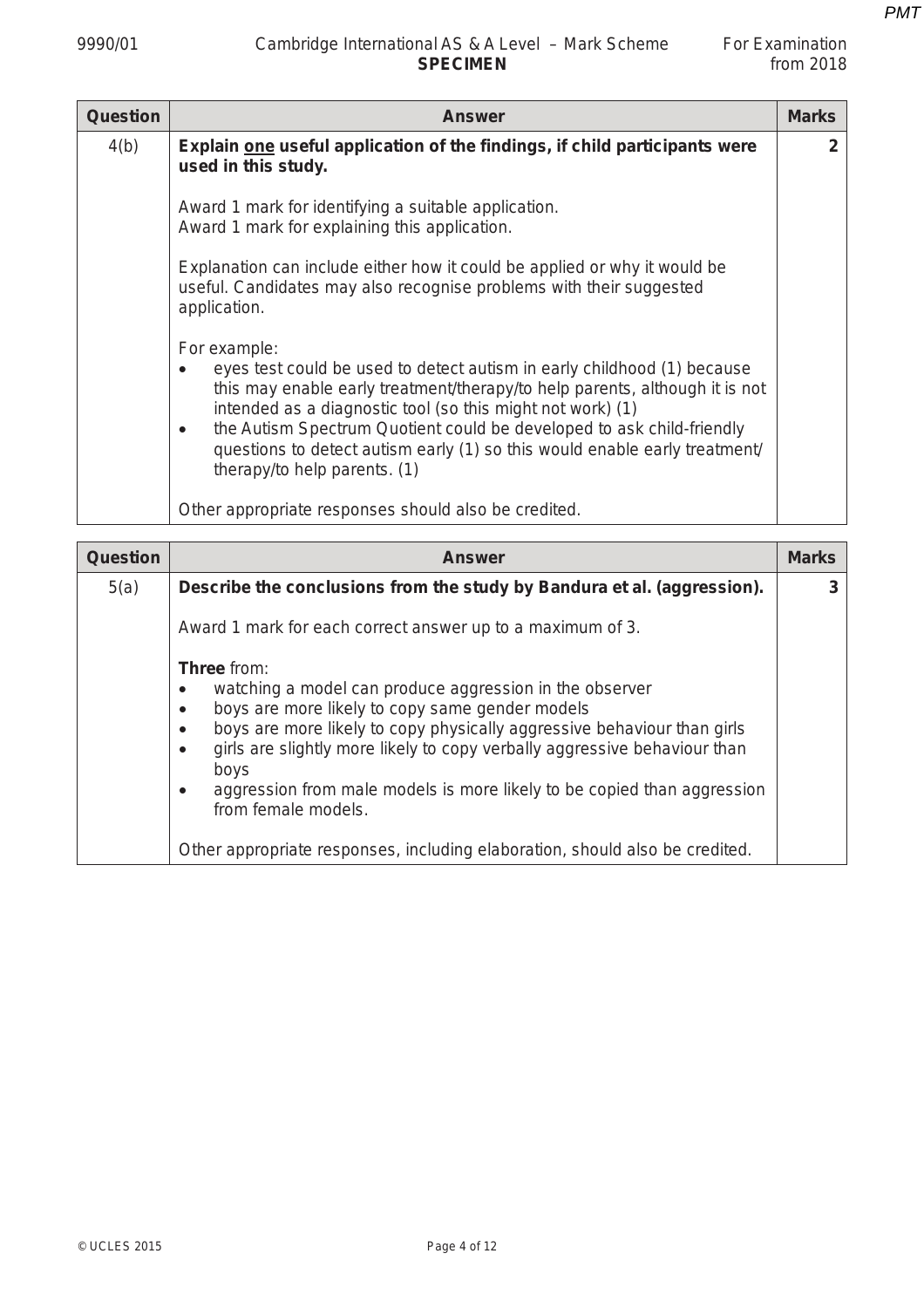| For Examination |             |
|-----------------|-------------|
|                 | from $2018$ |

| <b>Question</b> | <b>Answer</b>                                                                                                                                                                                                                                                                                                                                                                                                                                                                                                                                                                                                                                                                                                                                                                                                                                                                                                                                                 | <b>Marks</b> |
|-----------------|---------------------------------------------------------------------------------------------------------------------------------------------------------------------------------------------------------------------------------------------------------------------------------------------------------------------------------------------------------------------------------------------------------------------------------------------------------------------------------------------------------------------------------------------------------------------------------------------------------------------------------------------------------------------------------------------------------------------------------------------------------------------------------------------------------------------------------------------------------------------------------------------------------------------------------------------------------------|--------------|
| 5(b)            | Explain two ways in which the learning approach is different from the<br>social approach. Use the study by Bandura et al. as an example of the<br>learning approach.                                                                                                                                                                                                                                                                                                                                                                                                                                                                                                                                                                                                                                                                                                                                                                                          | 4            |
|                 | For each way:<br>Award 1 mark for identifying an aspect of the learning approach as<br>exemplified by Bandura.<br>Award 1 mark for explaining how this is different in the social approach.                                                                                                                                                                                                                                                                                                                                                                                                                                                                                                                                                                                                                                                                                                                                                                   |              |
|                 | For example:<br>the learning approach focuses on the acquisition of behaviours, for<br>example, in Bandura et al. the acquisition of (specific) aggressive<br>responses (1) whereas the social approach focuses on behaviours that<br>are a product of the social situation (1)<br>the learning approach typically uses rigorous laboratory experiments, for<br>$\bullet$<br>example, in Bandura et al. a controlled environment with adult models<br>showing pre-decided behaviours and being observed through a one-<br>way mirror (1) whereas the social approach often studies behaviour in<br>context, i.e. observes social situations/uses field studies (1)<br>the learning approach focuses on studying individuals, for example,<br>$\bullet$<br>Bandura et al. observed each child individually (following their opportunity<br>to observe the adult model) (1) whereas the social approach focuses on<br>the interactions between individuals. (1) |              |
|                 | Other appropriate responses should also be credited.                                                                                                                                                                                                                                                                                                                                                                                                                                                                                                                                                                                                                                                                                                                                                                                                                                                                                                          |              |

| <b>Question</b> | <b>Answer</b>                                                                                                                                                                                                                                                                                                   | <b>Marks</b> |
|-----------------|-----------------------------------------------------------------------------------------------------------------------------------------------------------------------------------------------------------------------------------------------------------------------------------------------------------------|--------------|
| 6(a)            | Describe one aim from the study by Saavedra and Silverman (button<br>phobia).                                                                                                                                                                                                                                   |              |
|                 | Award 1 mark for identifying a suitable aim.<br>Award 1 further mark for elaboration of the aim.                                                                                                                                                                                                                |              |
|                 | For example:<br>to study what caused button phobia in a young boy (1)<br>٠<br>to investigate the (understudied) ideas of disgust and evaluative learning<br>$\bullet$<br>$(1)$ in a child (rather than in adults) $(1)$<br>to treat the boy's button phobia (1) by reducing disgust/fear responses.<br>٠<br>(1) |              |
|                 | Other appropriate responses should also be credited.                                                                                                                                                                                                                                                            |              |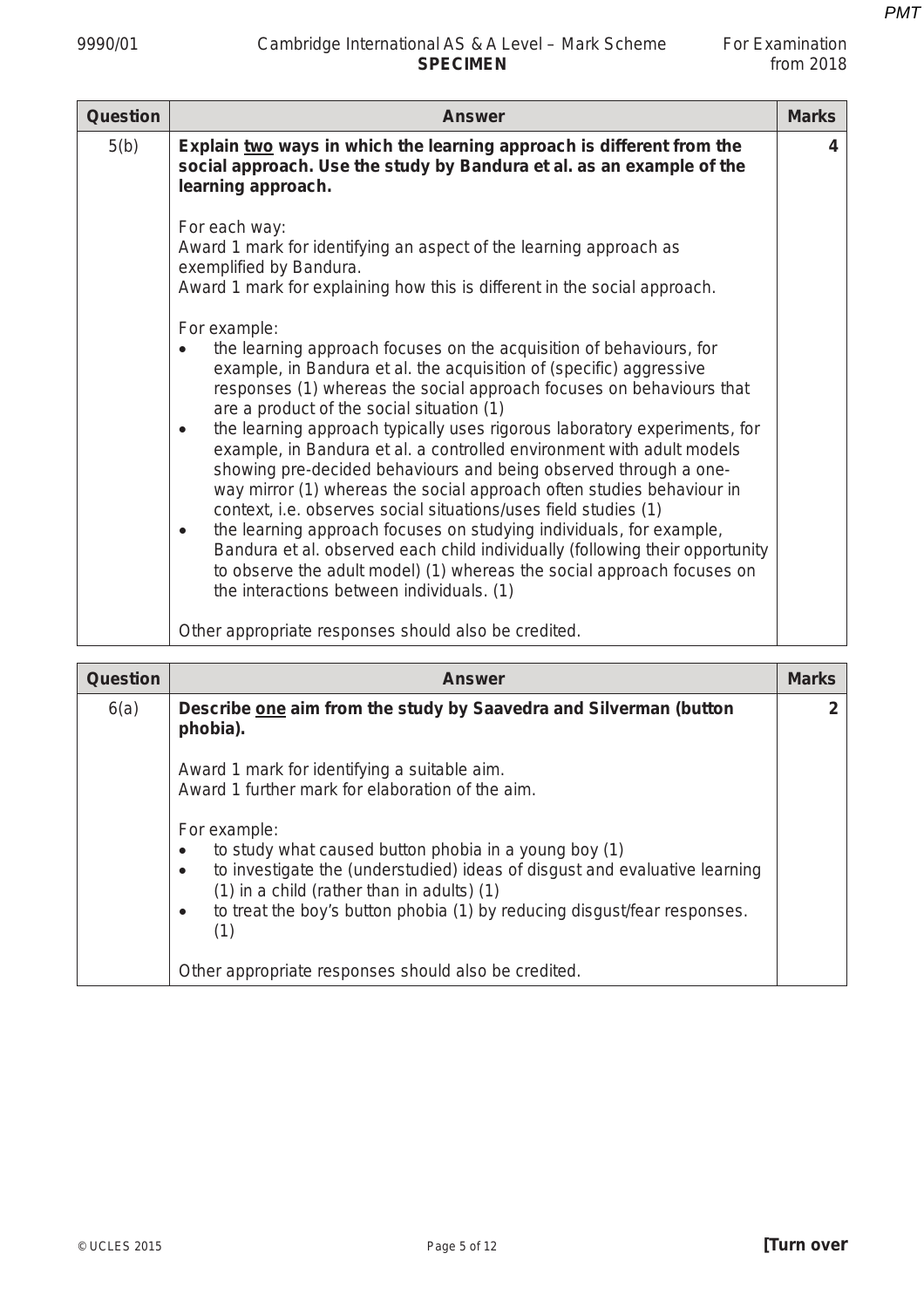| <b>Question</b> | <b>Answer</b>                                                                                                                                                                                                                                                                                                                                                                                                                                                                                                                                                                                                                                                                                                                                                                                                                                                                                                                                                                                       | <b>Marks</b> |
|-----------------|-----------------------------------------------------------------------------------------------------------------------------------------------------------------------------------------------------------------------------------------------------------------------------------------------------------------------------------------------------------------------------------------------------------------------------------------------------------------------------------------------------------------------------------------------------------------------------------------------------------------------------------------------------------------------------------------------------------------------------------------------------------------------------------------------------------------------------------------------------------------------------------------------------------------------------------------------------------------------------------------------------|--------------|
| 6(b)            | Explain how two results from the study by Saavedra and Silverman<br>relate to the aim you have described in part (a).                                                                                                                                                                                                                                                                                                                                                                                                                                                                                                                                                                                                                                                                                                                                                                                                                                                                               | 4            |
|                 | Award 1 mark for identifying a result.<br>Award 1 mark for an explanation linking to the aim in part (a).<br>buttons from a bowl fell on the boy (1) which was very distressing, e.g.<br>$\bullet$<br>embarrassing in front of the class (1)<br>the boy was able to avoid buttons over a long period of time (four years)<br>$\bullet$<br>(1) which reinforced his fear (1)<br>in vivo exposure tasks were achieved by session four (1) but the boy's<br>$\bullet$<br>distress levels were higher than when the tasks started (1)<br>after the in vivo exposure tasks, the boy's ratings of distress increased<br>$\bullet$<br>instead of decreased (1) which was consistent with evaluative learning<br>(1)<br>imagery sessions helped to reduce disgust of buttons (1) and this<br>٠<br>reduced the boy's level of distress (1)<br>cognitive re-structuring helped the boy make progress from larger to<br>$\bullet$<br>smaller buttons (1) and after further treatment he could wear buttons (1) |              |
|                 | when the treatment changed from behavioural exposure tasks to imagery<br>$\bullet$<br>sessions (1) the boy's phobia of buttons reduced and then eventually<br>stopped. (1)<br>Other appropriate responses should also be credited.                                                                                                                                                                                                                                                                                                                                                                                                                                                                                                                                                                                                                                                                                                                                                                  |              |

| <b>Question</b> | <b>Answer</b>                                                                                                                                                                                                                                         | <b>Marks</b> |
|-----------------|-------------------------------------------------------------------------------------------------------------------------------------------------------------------------------------------------------------------------------------------------------|--------------|
| 7               | Studies in cognitive psychology can be used to help workers doing<br>repetitive jobs who find it hard to concentrate.                                                                                                                                 | 4            |
|                 | Describe how the results of the study by Andrade (doodling) could be<br>applied to help with this problem.                                                                                                                                            |              |
|                 | Award 2 marks for describing the results of Andrade's study.<br>Award 2 marks for applying the results described to one of the situations<br>given.                                                                                                   |              |
|                 | <b>Results</b><br>Memory for names by doodlers (5.1) better than controls (4). (1)<br>$\bullet$<br>Memory for places by doodlers (2.4) better than controls (1.8). (1)<br>$\bullet$<br>In each case, the difference was significant. (1)<br>$\bullet$ |              |
|                 | <b>Application</b><br>If they can doodle while doing their job they will concentrate better. (1)<br>So they will be able to notice and remember things they have to do better<br>$\bullet$<br>when they doodle. (1)                                   |              |
|                 | Other appropriate responses should also be credited.                                                                                                                                                                                                  |              |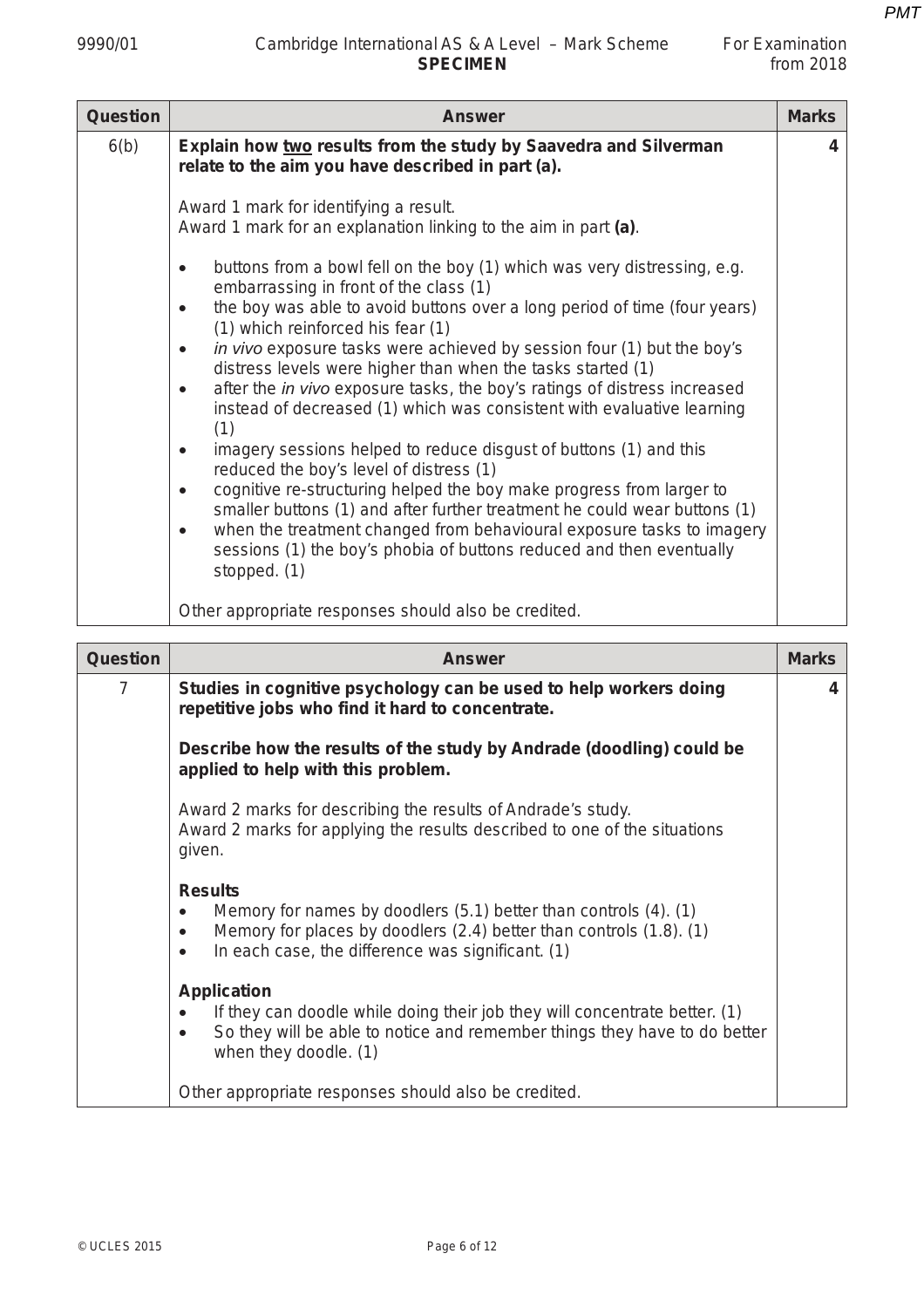| <b>Question</b> | <b>Answer</b>                                                                                                                                                                                                                                                                                                                                                                                                                                                                                                                                                                                          | <b>Marks</b> |
|-----------------|--------------------------------------------------------------------------------------------------------------------------------------------------------------------------------------------------------------------------------------------------------------------------------------------------------------------------------------------------------------------------------------------------------------------------------------------------------------------------------------------------------------------------------------------------------------------------------------------------------|--------------|
| 8               | According to Milgram, his study on obedience produced two surprising<br>findings.                                                                                                                                                                                                                                                                                                                                                                                                                                                                                                                      | 4            |
|                 | Describe both of these surprising findings.                                                                                                                                                                                                                                                                                                                                                                                                                                                                                                                                                            |              |
|                 | For each finding:<br>Award 1 mark for identification of the finding.<br>Award 1 mark for the description.                                                                                                                                                                                                                                                                                                                                                                                                                                                                                              |              |
|                 | For example:<br>strength of obedient tendencies: 26/40 participants followed instructions<br>to hurt another person (1), e.g. disregarding learned moral conduct,<br>even though they had no special powers to enforce his commands, and<br>disobedience would bring no material loss, i.e. showed Germans were<br>not different (1)<br>emotional strain (against what their conscience dictates) (1), e.g.<br>$\bullet$<br>twitching, stuttering, pulling earlobe, twisted hands, pushed his head into<br>his hands, muttered 'Oh God, let's stop it', i.e. showed Germans were not<br>different. (1) |              |
|                 | Other appropriate responses should also be credited.                                                                                                                                                                                                                                                                                                                                                                                                                                                                                                                                                   |              |

| Question | <b>Answer</b>                                                                                                                                                                                                                                                                                                                                                                                                                                                                                                                                                                                                                                                                                                                                                                                                                                                                                                                                                                                                                                                                                                                                                                                                                                                                                                                                                                             | <b>Marks</b> |
|----------|-------------------------------------------------------------------------------------------------------------------------------------------------------------------------------------------------------------------------------------------------------------------------------------------------------------------------------------------------------------------------------------------------------------------------------------------------------------------------------------------------------------------------------------------------------------------------------------------------------------------------------------------------------------------------------------------------------------------------------------------------------------------------------------------------------------------------------------------------------------------------------------------------------------------------------------------------------------------------------------------------------------------------------------------------------------------------------------------------------------------------------------------------------------------------------------------------------------------------------------------------------------------------------------------------------------------------------------------------------------------------------------------|--------------|
| 9        | The study by Canli et al. used a brain scan.                                                                                                                                                                                                                                                                                                                                                                                                                                                                                                                                                                                                                                                                                                                                                                                                                                                                                                                                                                                                                                                                                                                                                                                                                                                                                                                                              | 4            |
|          | Explain why brain scans are used in the biological approach to<br>psychology. Use an example in your answer.                                                                                                                                                                                                                                                                                                                                                                                                                                                                                                                                                                                                                                                                                                                                                                                                                                                                                                                                                                                                                                                                                                                                                                                                                                                                              |              |
|          | Award 1 mark for correct reason for using brain scans in the biological<br>approach.<br>Award 2-3 marks for correct reason with relevant example (from Canli et al.<br>or other biological approach study)<br>Award 4 marks for correct reason with elaboration and an example.<br>For example:<br>because the biological approach studies the role of neurons/the brain (1)<br>and how they control/affect emotion/behaviour/cognition (1), and CAT/<br>MRI scans tell us about brain structures. (1) For example, their size in<br>different people/how they change with age/when they are damaged (1)<br>brain scans can tell us about what different areas might do (1) and PET/<br>$\bullet$<br>fMRI scans tell us about brain activity. (1) For example, how it is linked<br>to perceptions or actions (1), the focus of the scan on amygdala in Canli<br>et al. was used with participants who were awake/actively engaged in a<br>task/rated emotionality to visual scenes which showed scan activity was<br>related to a cognitive variable/memory (1)<br>it is an objective/reliable technique typical of the scientific stance of the<br>$\bullet$<br>biological approach (1) and allows for controls to be imposed (1). For<br>example, the control in Canli et al. was neutral images (1). These would<br>be rapid when the patient was dreaming, by watching the eyes, they |              |
|          | would move rapidly when the patient was dreaming. (1)<br>Other appropriate responses should also be credited.                                                                                                                                                                                                                                                                                                                                                                                                                                                                                                                                                                                                                                                                                                                                                                                                                                                                                                                                                                                                                                                                                                                                                                                                                                                                             |              |
|          |                                                                                                                                                                                                                                                                                                                                                                                                                                                                                                                                                                                                                                                                                                                                                                                                                                                                                                                                                                                                                                                                                                                                                                                                                                                                                                                                                                                           |              |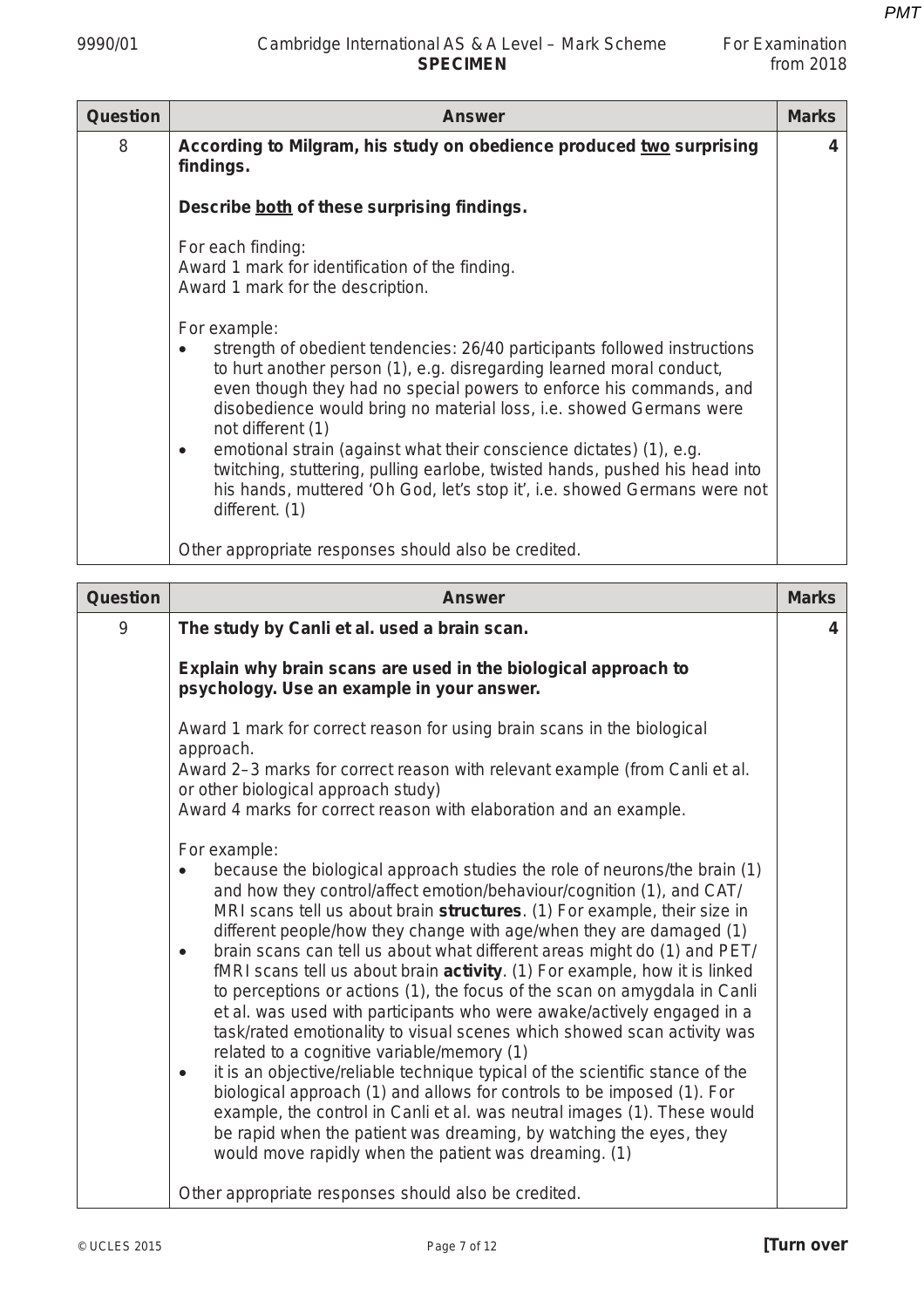| <b>Question</b> | <b>Answer</b>                                                                                                                                                                                                                                                                                                                                                                                                                                                                                                                                                                                                                                                                                                                                  | <b>Marks</b> |
|-----------------|------------------------------------------------------------------------------------------------------------------------------------------------------------------------------------------------------------------------------------------------------------------------------------------------------------------------------------------------------------------------------------------------------------------------------------------------------------------------------------------------------------------------------------------------------------------------------------------------------------------------------------------------------------------------------------------------------------------------------------------------|--------------|
| 10(a)           | From the study by Piliavin et al. (subway Samaritans):                                                                                                                                                                                                                                                                                                                                                                                                                                                                                                                                                                                                                                                                                         | 4            |
|                 | Outline two aims of the study.                                                                                                                                                                                                                                                                                                                                                                                                                                                                                                                                                                                                                                                                                                                 |              |
|                 | For each:<br>Award 1 mark for a brief aim.<br>Award 2 marks for a clear, detailed aim.<br>For example:<br>to investigate helping behaviour (1)<br>$\bullet$<br>to see if people help others on a train/subway (1)<br>$\bullet$<br>to see if people help drunk victims (1)<br>$\bullet$<br>they wanted to study bystander behaviour outside the laboratory, in a<br>$\bullet$<br>realistic setting where participants would have a clear view of the victim<br>(2)<br>they wanted to see whether helping behaviour was affected by the<br>$\bullet$<br>victim's responsibility for being in a situation where they needed help (2)<br>they wanted to see whether helping behaviour was affected by the race<br>$\bullet$<br>of the victim $(2)$ |              |
|                 | they wanted to see whether helping behaviour was affected by the<br>$\bullet$<br>modelling of helping behaviour (2)<br>they wanted to see whether helping behaviour was affected by the size of<br>$\bullet$<br>the group. $(2)$                                                                                                                                                                                                                                                                                                                                                                                                                                                                                                               |              |
|                 | Other appropriate responses should also be credited.                                                                                                                                                                                                                                                                                                                                                                                                                                                                                                                                                                                                                                                                                           |              |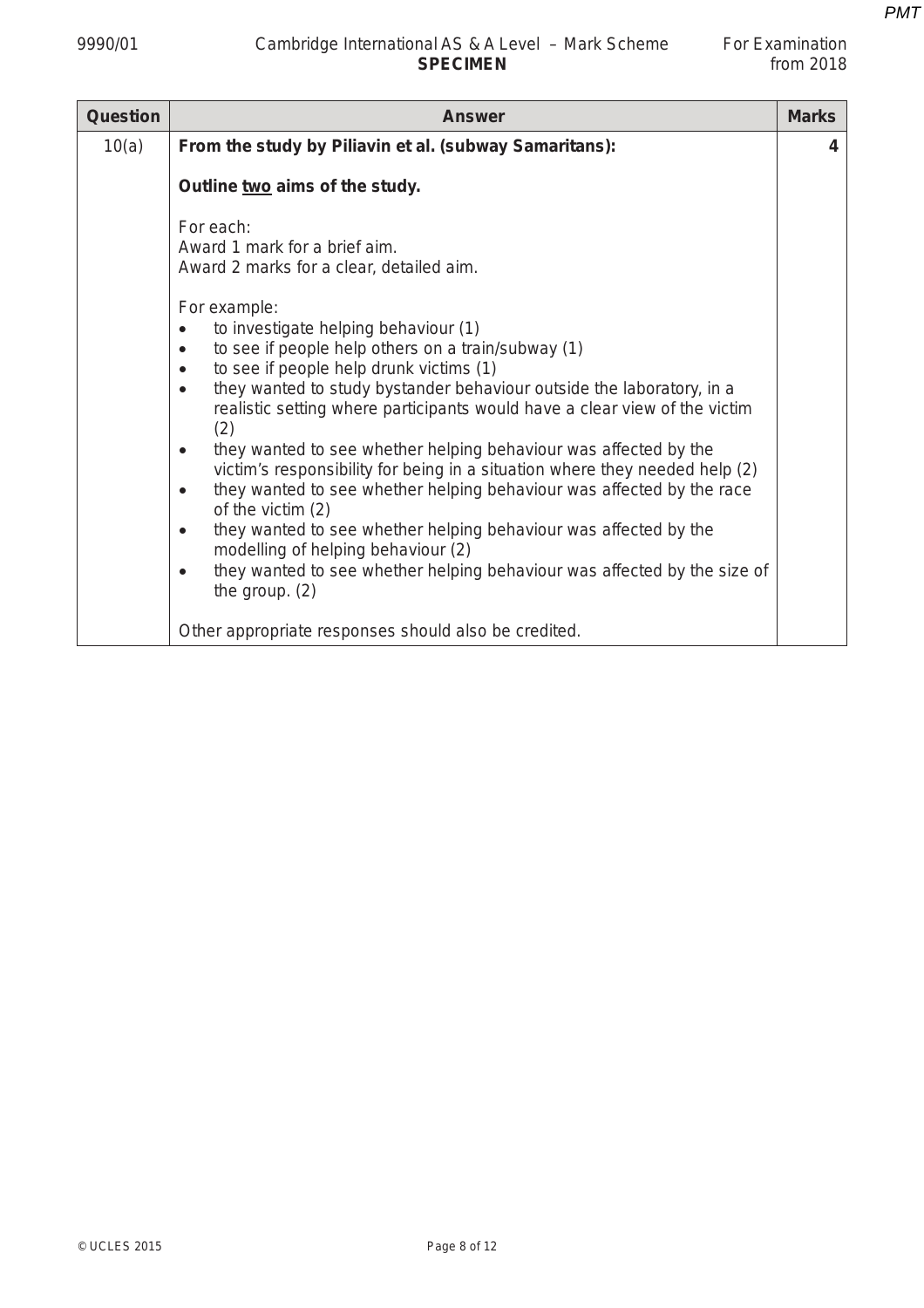| For Examination |             |
|-----------------|-------------|
|                 | from $2018$ |

| <b>Question</b> | <b>Marks</b><br><b>Answer</b>                                                                                                                                                                                                                                                                                                                                                                                                                                                                                                                                                                                                                                                                                                                                                                                                                                                                                                                                                                                                                                                                                                                                                                                                                                                                                                                                                                                                                                                                                                                                                                                                                                                                                                                                                                                                                                   |   |  |
|-----------------|-----------------------------------------------------------------------------------------------------------------------------------------------------------------------------------------------------------------------------------------------------------------------------------------------------------------------------------------------------------------------------------------------------------------------------------------------------------------------------------------------------------------------------------------------------------------------------------------------------------------------------------------------------------------------------------------------------------------------------------------------------------------------------------------------------------------------------------------------------------------------------------------------------------------------------------------------------------------------------------------------------------------------------------------------------------------------------------------------------------------------------------------------------------------------------------------------------------------------------------------------------------------------------------------------------------------------------------------------------------------------------------------------------------------------------------------------------------------------------------------------------------------------------------------------------------------------------------------------------------------------------------------------------------------------------------------------------------------------------------------------------------------------------------------------------------------------------------------------------------------|---|--|
| 10(b)           | Discuss at least two strengths and two weaknesses of the study.                                                                                                                                                                                                                                                                                                                                                                                                                                                                                                                                                                                                                                                                                                                                                                                                                                                                                                                                                                                                                                                                                                                                                                                                                                                                                                                                                                                                                                                                                                                                                                                                                                                                                                                                                                                                 | 8 |  |
|                 | Answers could include:                                                                                                                                                                                                                                                                                                                                                                                                                                                                                                                                                                                                                                                                                                                                                                                                                                                                                                                                                                                                                                                                                                                                                                                                                                                                                                                                                                                                                                                                                                                                                                                                                                                                                                                                                                                                                                          |   |  |
|                 | <b>Strengths</b><br>The setting was a subway train which is not artificial (a real situation).<br>$\bullet$<br>People can find themselves in this situation daily, so the study does have<br>ecological validity.<br>As the setting is on a train and therefore natural and no one was<br>$\bullet$<br>aware that the whole situation was staged, there was very little chance<br>that anyone would have shown behaviour to fit the aim of the study.<br>Therefore, the behaviour shown by the participants was natural and<br>therefore valid/reduced demand characteristics.<br>The data collection included both qualitative and quantitative data, so<br>$\bullet$<br>was informative about how much helping there was (or wasn't) and why.<br><b>Weaknesses</b><br>The positioning of people in the carriages could not be controlled (this is<br>$\bullet$<br>just one example). Therefore, they may not have noticed the incident or<br>ignored it as they were reading etc., so it may not have been the type of<br>victim affecting helping levels.<br>The participants in the train did not know it was a study so were deceived<br>$\bullet$<br>and obviously informed consent could not be taken from them prior to the<br>collapse. This goes against ethical guidelines.<br>Participants may have been distressed by the events on the train, which<br>$\bullet$<br>goes against the guideline of protecting participants from harm.<br>Other appropriate responses should also be credited.<br>Mark according to the levels of response criteria below:<br>Level 4 (7-8 marks)<br>• The candidate has discussed at least two strengths and two weaknesses<br>of the Piliavin et al. study.<br>Accurate knowledge and understanding is applied.<br>$\bullet$<br>There is a clear line of reasoning which is logically structured and<br>$\bullet$ |   |  |
|                 | thoroughly evaluated.<br>Level 3 (5-6 marks)                                                                                                                                                                                                                                                                                                                                                                                                                                                                                                                                                                                                                                                                                                                                                                                                                                                                                                                                                                                                                                                                                                                                                                                                                                                                                                                                                                                                                                                                                                                                                                                                                                                                                                                                                                                                                    |   |  |
|                 | The candidate has given at least one strength and at least one weakness<br>$\bullet$<br>of the Piliavin et al. study.<br>Knowledge and understanding is applied.<br>$\bullet$                                                                                                                                                                                                                                                                                                                                                                                                                                                                                                                                                                                                                                                                                                                                                                                                                                                                                                                                                                                                                                                                                                                                                                                                                                                                                                                                                                                                                                                                                                                                                                                                                                                                                   |   |  |
|                 | There is evidence of some structured reasoning and some evaluation.<br>$\bullet$                                                                                                                                                                                                                                                                                                                                                                                                                                                                                                                                                                                                                                                                                                                                                                                                                                                                                                                                                                                                                                                                                                                                                                                                                                                                                                                                                                                                                                                                                                                                                                                                                                                                                                                                                                                |   |  |
|                 | Level 2 (3-4 marks)<br>The candidate has given one of the required strengths or weaknesses of<br>$\bullet$<br>the Piliavin et al. study.<br>Some evidence that knowledge and understanding is applied but this<br>$\bullet$                                                                                                                                                                                                                                                                                                                                                                                                                                                                                                                                                                                                                                                                                                                                                                                                                                                                                                                                                                                                                                                                                                                                                                                                                                                                                                                                                                                                                                                                                                                                                                                                                                     |   |  |
|                 | may be limited.<br>There is evidence of some reasoning with limited evaluation.<br>$\bullet$                                                                                                                                                                                                                                                                                                                                                                                                                                                                                                                                                                                                                                                                                                                                                                                                                                                                                                                                                                                                                                                                                                                                                                                                                                                                                                                                                                                                                                                                                                                                                                                                                                                                                                                                                                    |   |  |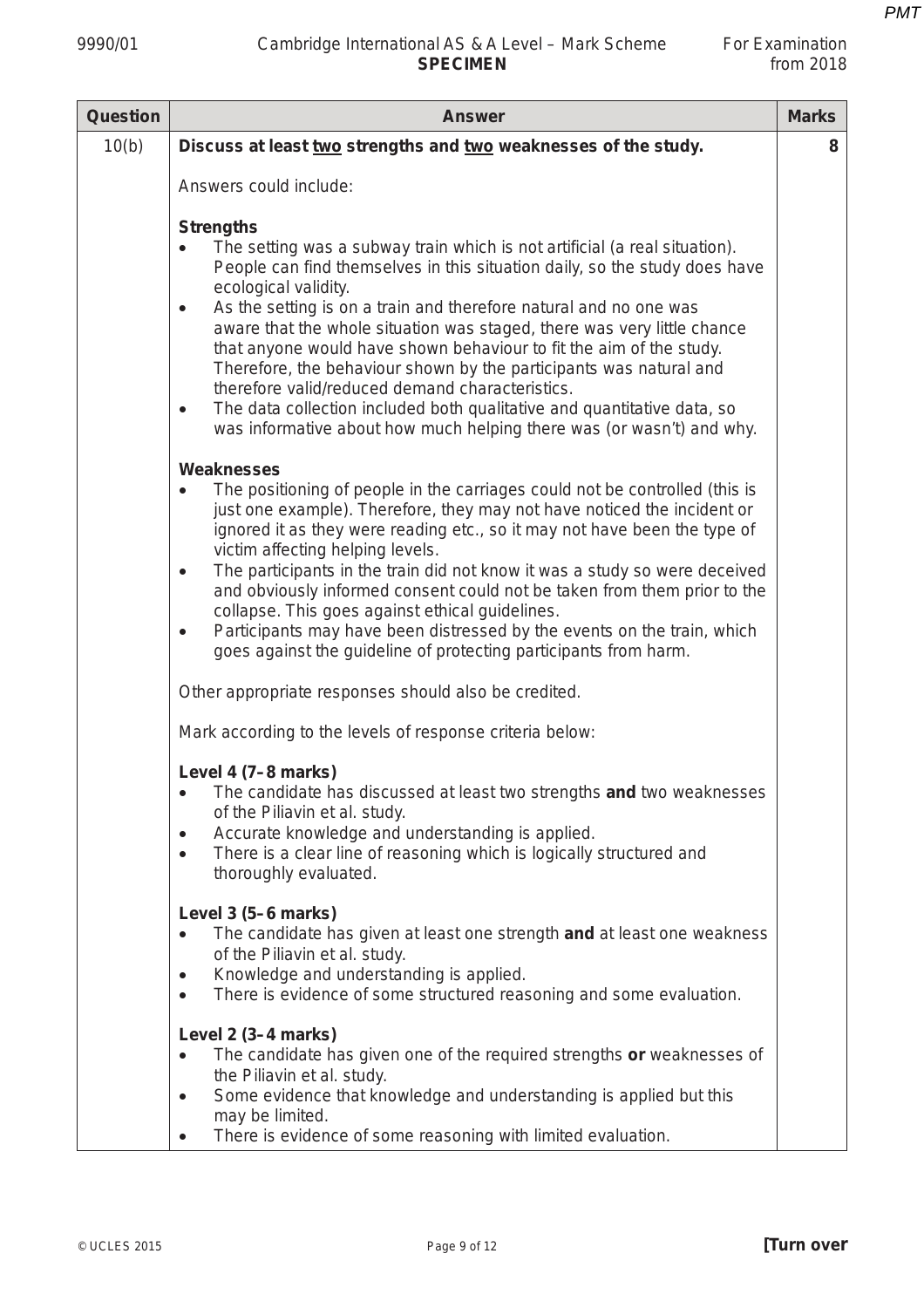| For Examination |             |
|-----------------|-------------|
|                 | from $2018$ |

| <b>Question</b> | <b>Answer</b>                                                                                                                                                                                                           | <b>Marks</b> |
|-----------------|-------------------------------------------------------------------------------------------------------------------------------------------------------------------------------------------------------------------------|--------------|
| 10(b)           | Level 1 $(1-2$ marks)<br>The candidate has given one basic strength or weakness that is in the<br>context of the Piliavin et al. study OR<br>The candidate has given two evaluation points that are basic.<br>$\bullet$ |              |
|                 | Level 0 (0 marks)<br>No response worthy of credit.                                                                                                                                                                      |              |

| Question | <b>Marks</b><br><b>Answer</b>                                                                                                                                                                                                                                                                                                                                                                                                                                                                                                                                                                                                                                                                                                                                                                                                                                                                                                                                                                                                                                                                                                                                                                                                                                                                                                                                                                                                                                           |                 |  |
|----------|-------------------------------------------------------------------------------------------------------------------------------------------------------------------------------------------------------------------------------------------------------------------------------------------------------------------------------------------------------------------------------------------------------------------------------------------------------------------------------------------------------------------------------------------------------------------------------------------------------------------------------------------------------------------------------------------------------------------------------------------------------------------------------------------------------------------------------------------------------------------------------------------------------------------------------------------------------------------------------------------------------------------------------------------------------------------------------------------------------------------------------------------------------------------------------------------------------------------------------------------------------------------------------------------------------------------------------------------------------------------------------------------------------------------------------------------------------------------------|-----------------|--|
| 11       | Evaluate the study by Schachter and Singer (two factors in emotion).                                                                                                                                                                                                                                                                                                                                                                                                                                                                                                                                                                                                                                                                                                                                                                                                                                                                                                                                                                                                                                                                                                                                                                                                                                                                                                                                                                                                    | 10 <sub>1</sub> |  |
|          | Answers could include:<br>tested the two factor theory, looking at physiological and psychological<br>$\bullet$<br>components of emotion<br>used a stooge to manipulate psychological component, happy or angry<br>٠<br>used a questionnaire to create emotional arousal and adrenalin to create<br>$\bullet$<br>physical arousal<br>measured responses by how much the participant joined in with the<br>$\bullet$<br>stooge<br>found that both factors were important<br>$\bullet$<br>the physiological factors were interpreted differently depending on the<br>$\bullet$<br>psychological component from the stooge's behaviour<br>it isn't ethical because the participants were annoyed by the stooge/<br>$\bullet$<br>deceived by the injection etc. although this gives it good validity because<br>the participants were unaware of the intention to manipulate their mood<br>it has good generalisability because the sample was large (184<br>$\bullet$<br>participants)<br>but all the participants were male, reducing generalisability as females'<br>$\bullet$<br>emotions may have been different<br>there may have been issues with standardisation between participants<br>$\bullet$<br>as the response of each person to the stooge would have been different,<br>meaning that the stooge's behaviour can't have been identical.<br>Other appropriate responses should also be credited.<br>Mark according to the levels of response criteria below: |                 |  |
|          | Level 4 (8-10 marks)<br>Evaluation is comprehensive.<br>$\bullet$<br>Answer demonstrates evidence of careful planning, organisation and<br>$\bullet$<br>selection of material.<br>Analysis (valid conclusions that effectively summarise issues and<br>arguments) is evident throughout.<br>Answer demonstrates an excellent understanding of the material.<br>$\bullet$                                                                                                                                                                                                                                                                                                                                                                                                                                                                                                                                                                                                                                                                                                                                                                                                                                                                                                                                                                                                                                                                                                |                 |  |
|          | Level 3 (6-7 marks)<br>Evaluation is good.<br>$\bullet$<br>Answer demonstrates some planning and is well organised.<br>$\bullet$<br>Analysis is often evident but may not be consistently applied.<br>Answer demonstrates a good understanding of the material.<br>$\bullet$                                                                                                                                                                                                                                                                                                                                                                                                                                                                                                                                                                                                                                                                                                                                                                                                                                                                                                                                                                                                                                                                                                                                                                                            |                 |  |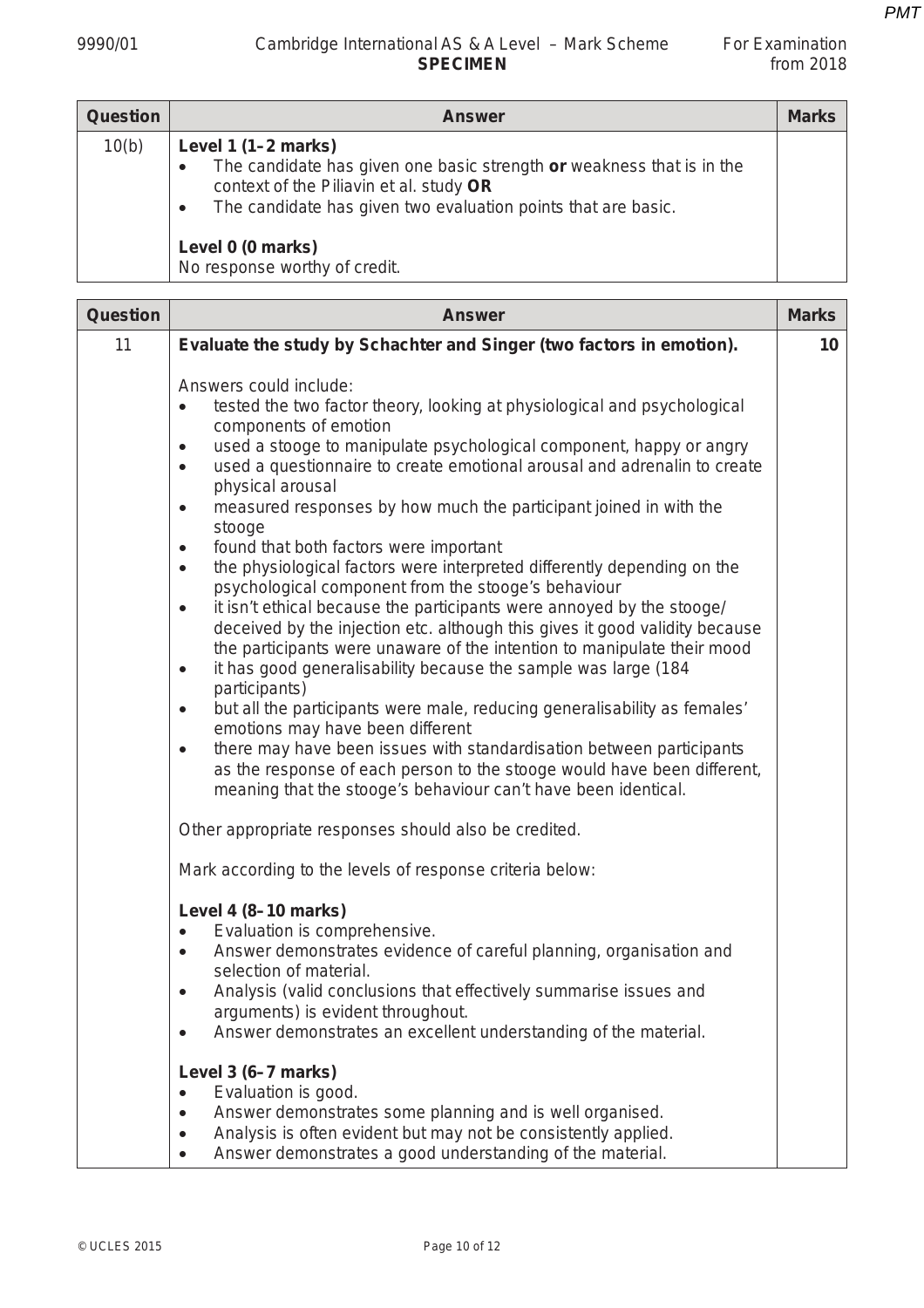## 9990/01 Cambridge International AS & A Level – Mark Scheme For Examination **SPECIMEN**

| For Examination |             |
|-----------------|-------------|
|                 | from $2018$ |

| <b>Question</b> | <b>Answer</b>                                                                                                                                                                                                                                                             | <b>Marks</b> |
|-----------------|---------------------------------------------------------------------------------------------------------------------------------------------------------------------------------------------------------------------------------------------------------------------------|--------------|
| 11              | Level $2(4-5$ marks)<br>Evaluation is mostly appropriate but limited.<br>Answer demonstrates limited organisation or lacks clarity.<br>Analysis is limited.<br>٠<br>Answer lacks consistent levels of detail and demonstrates a limited<br>understanding of the material. |              |
|                 | Level $1(1-3 marks)$<br>Evaluation is basic.<br>Answer demonstrates little organisation.<br>$\bullet$<br>There is little or no evidence of analysis.<br>$\bullet$<br>Answer does not demonstrate understanding of the material.<br>$\bullet$                              |              |
|                 | Level 0 (0 marks)<br>No response worthy of credit.<br>Evaluation can include, for example: validity, reliability, generalisability,<br>comparisons to other studies or approaches.                                                                                        |              |
|                 | Other appropriate responses should also be credited.                                                                                                                                                                                                                      |              |